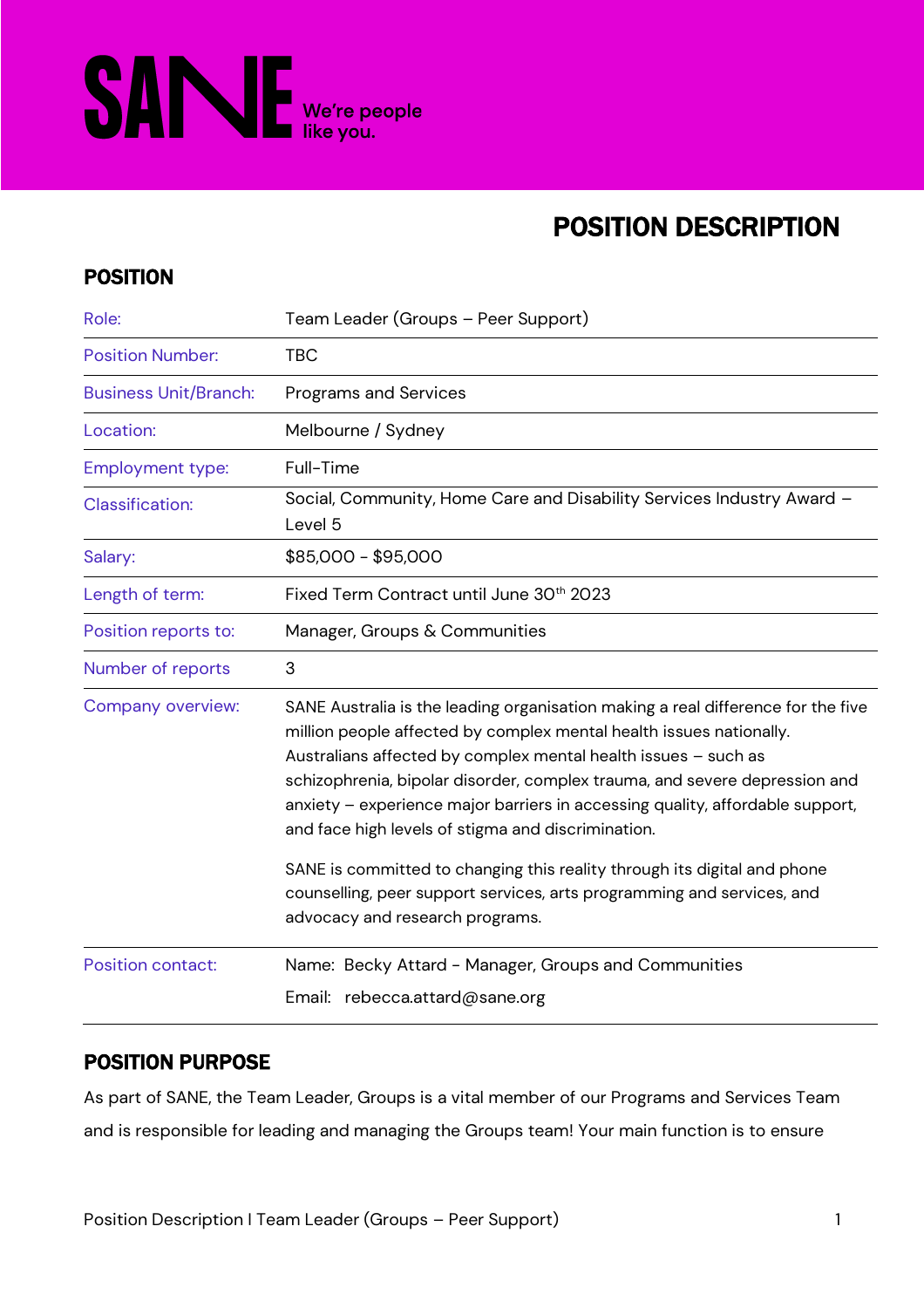# **SANE** We're people

effective, quality service provision by leading the team delivering online peer work to our service users through online peer groups, including arts and social groups.

## KEY FUNCTIONS

### **Key Relationships**

- o Group Facilitators
- o DAX Centre Staff, as required for art groups
- o Peer Support Workers (Groups), reporting to you

### **Key Accountabilities**

#### **Service Leadership**

- Implement operational plans relating to the online Groups activity in line with SANE's strategic goals to achieve the goals of the department. Specifically, accountabilities include:
	- o Providing day to day support for peer workers
	- $\circ$  Implementing curated groups program recovery, arts and social groups
	- o Supporting Peer workers to facilitate groups consistent with community guidelines, code of conduct and national peer standards
	- o Escalating critical incidents in consultation with Manager
	- o Participating in support planning, and ensuring SANE service users are aware of available groups
	- o Coordinating delivery of arts and social group programs
	- Measure and evaluate the Groups teams progress against goals and contractual obligations through KPIs and timely and effective feedback
	- Facilitate the implementation of new group formats, with a particular focus on the growth of arts and social groups
	- Disseminate information and update peer workers on critical matters
	- Maintain community facing documents and content (e.g. group guidelines)
	- Develop and implement processes that support the provision of SANE's services
	- Support future development of the Groups and Communities services and seek
	- opportunities for operational improvement and growth including new initiatives and partnerships with aligned organisations
	- Participate in planning processes and project implementation meetings, Review and update policies and procedures in line with compliance and legislative requirements

Ensure effective delivery of services within the budgetary constraints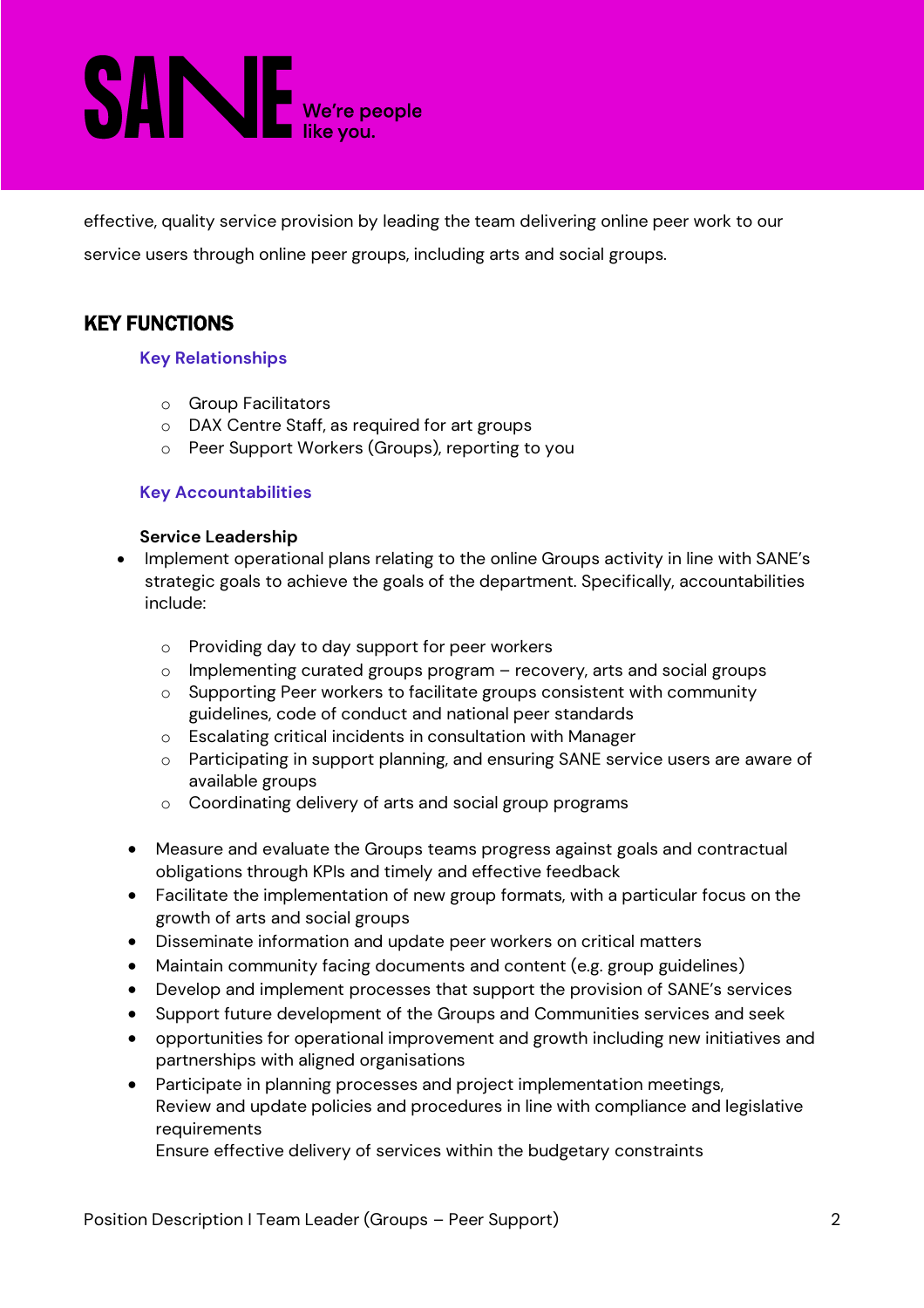# **SANE** We're people

- Identify efficient service provision strategies that ensure expenditure is justifiable and relevant
- Prepare timely and accurate reports on the Groups and Communities service provision and operations as required (for the Executive, the Board, Funders etc)

### **Quality and Safety**

- Work with the Manager, Groups and Communities and the Head, Service Delivery to implement continuous improvement activities to enhance service provision and workflows
- Identify key policy and advocacy issues relevant to those who access support and provide guidance to the Leadership Team on these issues
- Monitor emerging themes from feedback and complaints and ensure they're responded to through continuous improvement
- Keep up to date on best practice, evidence-based support within the Groups and Communities setting and develop an evaluation framework for continuous service development and improvement
- Oversee safety management plans for high-risk clients
- Ensure services are delivered in accordance with SANE's processes and in line with our mission, vision and values
- Create, maintain, and foster a safe and mentally healthy workplace

### **Leadership, People and Culture**

- Provide day-to-day leadership, mentoring and coaching to the peer workers in the Groups and Communities team
- Develop and empower employees to deliver high quality, client-centred and costeffective services
- Provide role clarity for all team members, set and document clear standards and ensure accountability for performance and results
- Work with the Manager, Groups and Communities to ensure recruitment, onboarding and training is a high standard across the team
- Manage ongoing performance and development within the Groups and Communities
- Facilitate regular group supervision and professional development activities for Groups and Communities team members
- Optimise skill development, and develop a training schedule to meet individual needs, ensuring there are appropriate development opportunities
- Provide internal training, advice, and practical assistance to build competence and expertise
- Participate in the Leadership group and related activities
- Drive a high-performance culture to achieve team and organisational goals
- Embrace the SANE values in everything you do
- Maintain respectful relationships and communications with all SANE team members, partners, and supporters